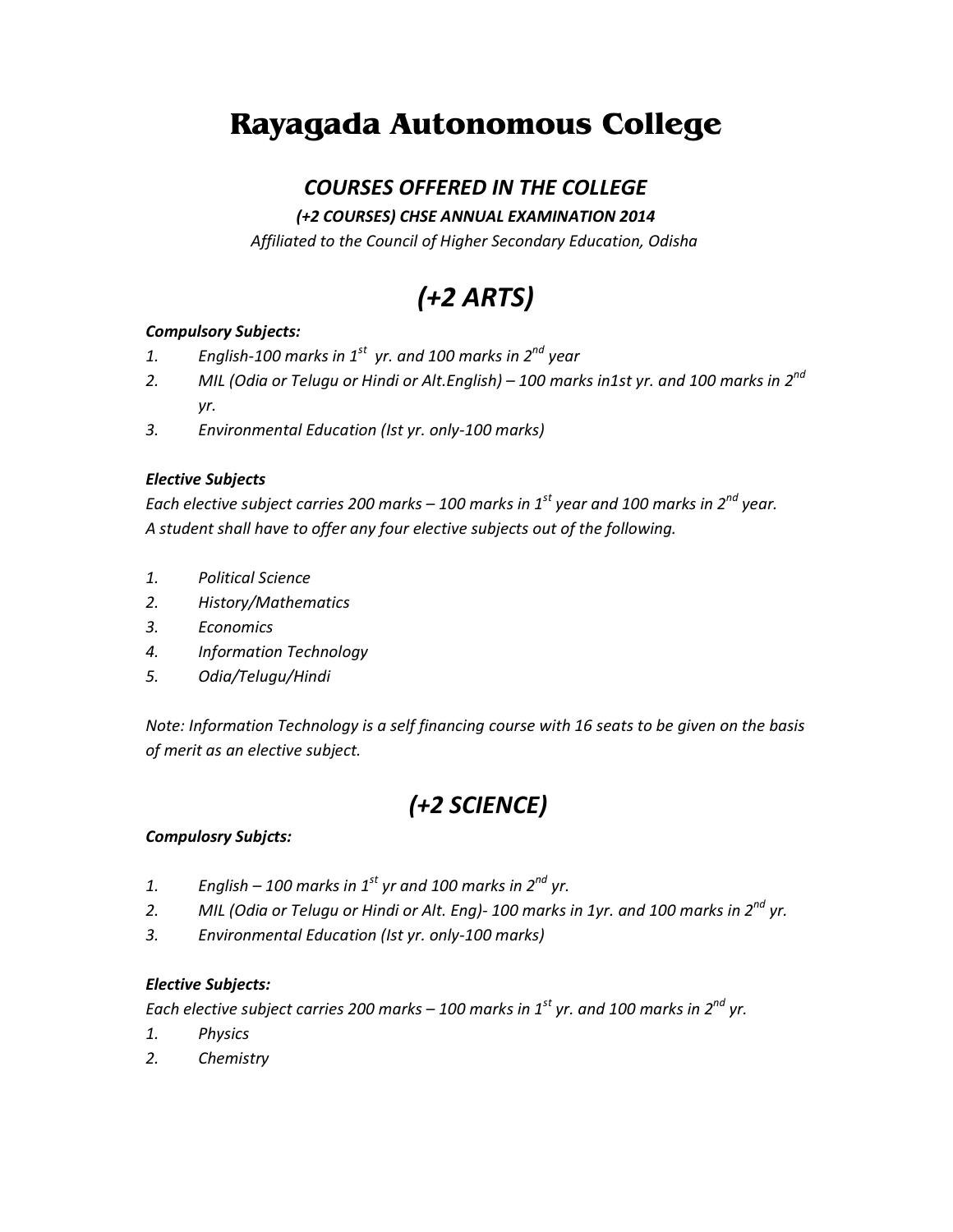*A student shall have to offer any two elective subjects out of the following,in addition to physics and chemistry:*

- *1. Mathematics*
- *2. Biology*
- *3. IT/BT*

*There are 64 and 16 Self- financing seats in IT & BT respectively allotted on merit basis.*

# *(+2 COMMERCE)*

#### *Compulsory Subjects:*

- *1. English – 100 marks in 1st yr. and 100 marks in 2nd yr.*
- *2. MIL (Odia) or Telugu or Hindi or Alt. Eng – 100 marks in 1st yr. and 100 marks in 2nd*
- *yr.*
- *3. Environmental Education (Ist yr. only-100 marks)*

#### *Elective Subjects*

*A student has to offer 4 elective subjects. Each elective subject carries 200 marks – 100 marks in 1st yr. and 100 marks in 2nd year.*

- *1. Accounting*
- *2. Business Studies and Management*
- *3. Business Mathematics and Statistics*

 *For the 4th elective, a student shall have to offer any one of the following groups.*

| $1^{st}$ vear               |     | $2^{nd}$ year               |
|-----------------------------|-----|-----------------------------|
| $Group-1$ Salesmanship      | and | <b>Business Economics</b>   |
| Group-II Information Tech.I | and | <b>Information Tech. II</b> |

 *Note: A 16 seated Information Technology self-financing subject is offered on the basis of merit.*

#### *Important*

*(For Arts, Science and Commerce Students)*

*Performance of the students in Environmental Education will be assessed at the College level for 100 marks (70 marks for theory and 30 marks for project work) at the end of 1st year of +2 courses and the grades (A,B,C,D in order of merit) shall be recorded in the body of the Certificate given by the CHSE. The grade secured in the Env. Education will not affect the result of the candidate in any way.*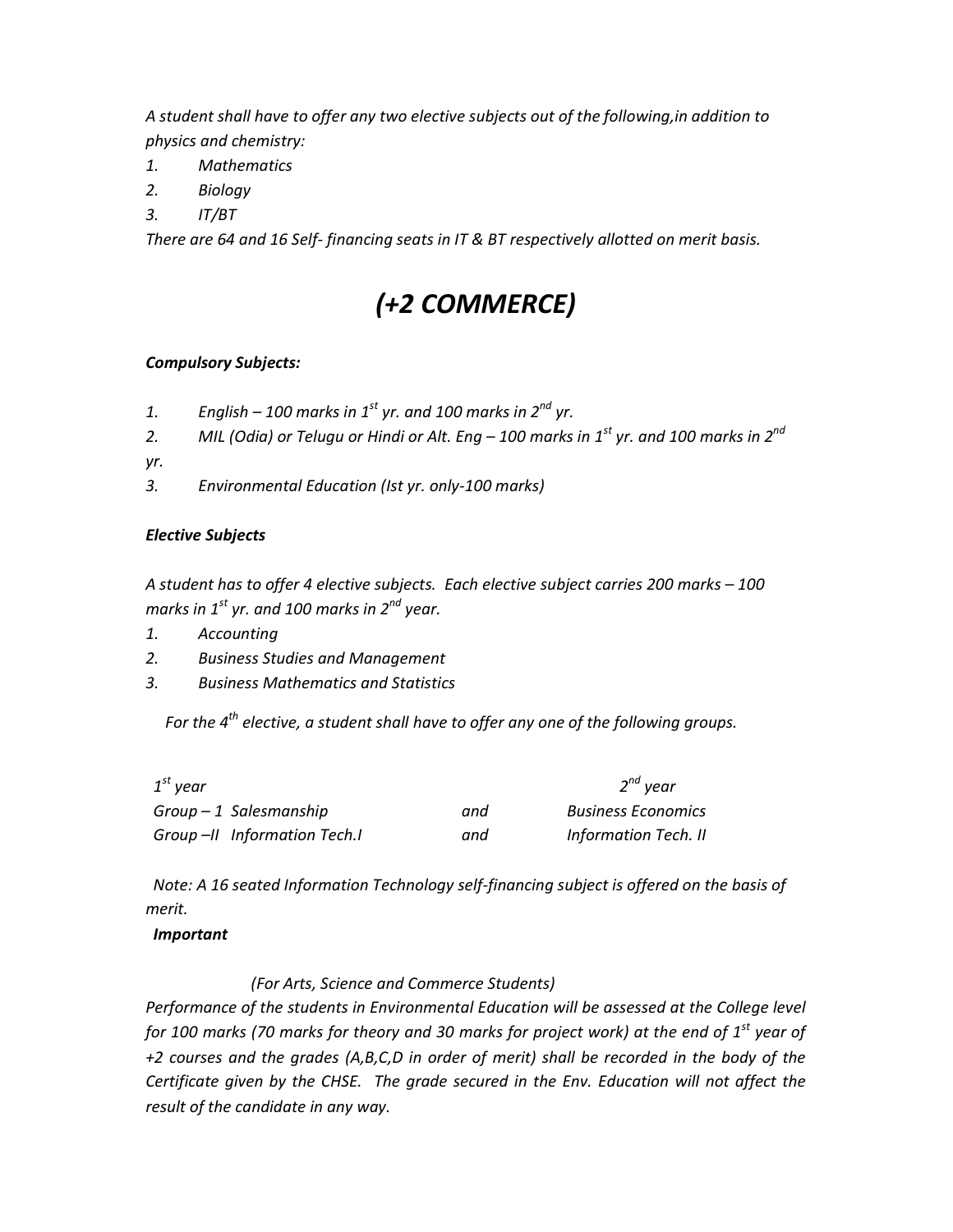*Students who have taken admission into +2 courses (1st yr – Arts, Science and Commerce) in 2013 will appear the Council Examination at the end of 2nd year. The examination will consist of 600 marks. The final result will be solely based on the performance in the 2nd year.*

### *+3 SCIENCE STREAM*

*This college imparts three year degree course in Science with Physics, Chemistry, Mathematics, Botany and Zoology honours. A candidate has to choose one Honours subject among the mentioned subjects which carries 800 marks. In addition to the Honours subject, he/she has to choose one pass (general) subject carrying 400 marks, one minor elective carrying 100 marks, one major elective carrying 200 marks. The compulsory subjects are English carrying 50 marks, MIL carrying 50 marks, Environmental Science carrying 100 marks and Indian Society and Culture carrying 100 marks.*

*In minor elective subject, the MPC group students have to take Biology and the CBZ group students have to take Mathematics.*

*A student has to choose one subject as major elective from among Bio-Technology, Physics and Industrial Chemistry. A Physics Honours or Physics pass student cannot take Physics as major elective. A Chemistry Honours or Chemistry pass student cannot take Industrial Chemistry as major elective.*

 *Out of Odia, Telugu, Hindi and Alternative English, one subject has to be taken as MIL. The details of the course structure and marks distribution is given in the next page.*

#### *COURSES OFFERED*

| <b>Compulsory Subject</b>     | <b>Pass subject</b> | <b>Honours Subject</b> |  |  |
|-------------------------------|---------------------|------------------------|--|--|
| 1.English                     | 1. Physics          | 1. Physics             |  |  |
| $2.$ <i>MIL</i>               | 2. Chemistry        | 2. Chemistry           |  |  |
| i.Odia                        | 3. Mathematics      | 3. Mathematics         |  |  |
| ii.Hindi                      | 4.Botany            | 4.Botany               |  |  |
| iii.Telugu<br>iv.Alt. English | 5.Zoology           | 5.Zoology              |  |  |
|                               |                     |                        |  |  |

*3.Environmental Studies*

*4.Indian Society and Culture*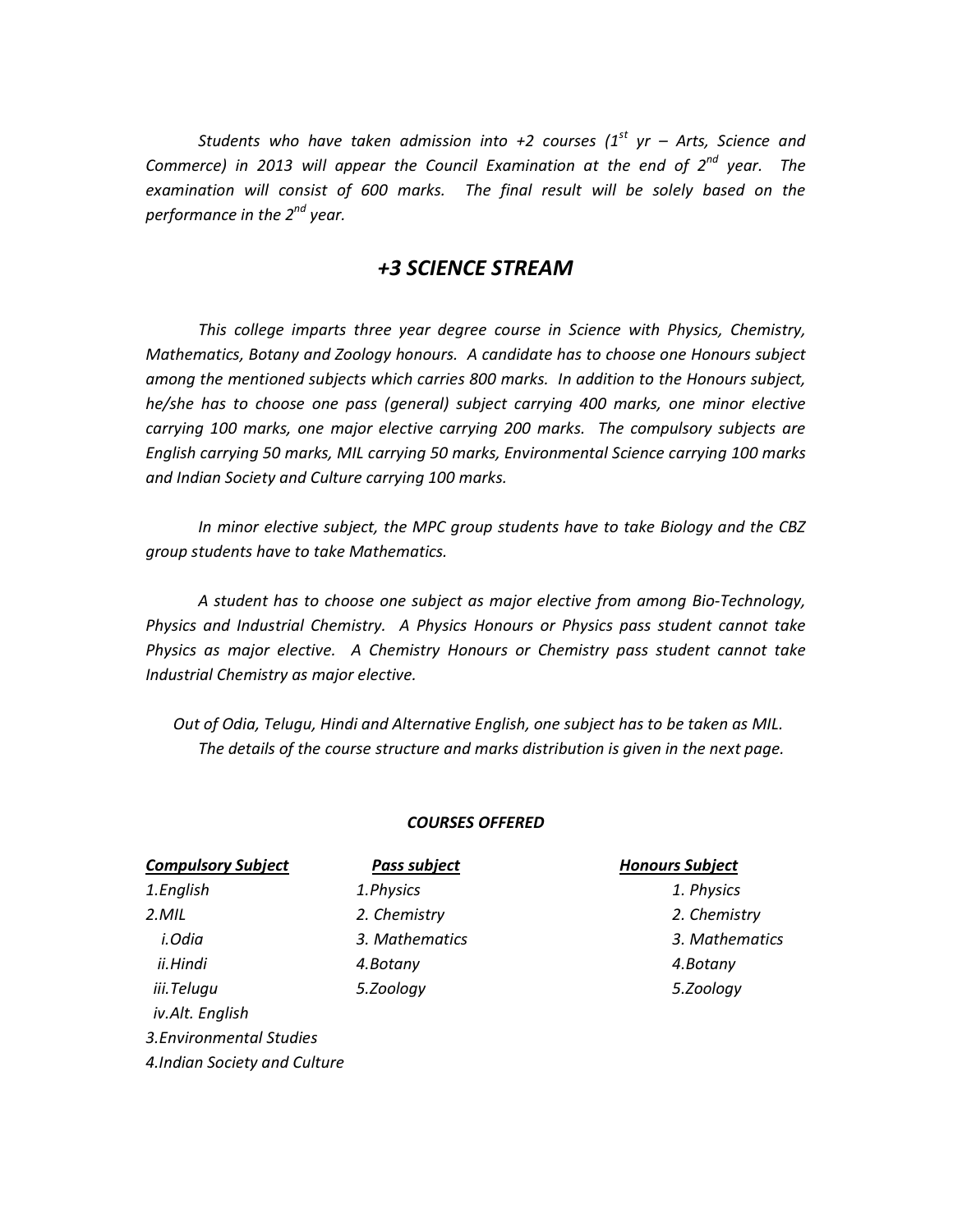### *Minor Elective Major Elective*

- *1. Mathematics (For CBZ students) 1. Bio-Technology*
- *2. Biology (For MPC students) 2.Physics*
- *3. Industrial Chemistry*

| Year           | Semester        | Subject                | Paper           | <b>Internal</b> | Semester    | <b>Total marks</b> |
|----------------|-----------------|------------------------|-----------------|-----------------|-------------|--------------------|
|                |                 |                        |                 | Assessment      | Examination |                    |
| $1^{st}$       | 1st             | English                |                 | 10              | 40          | 50                 |
|                |                 | MIL                    |                 | 10              | 40          | 50                 |
|                |                 | Env. Science           |                 | 20              | 80          | 100                |
|                |                 | Honours (for all)      | 1               | 20              | 80          | 100                |
|                |                 |                        |                 |                 |             |                    |
|                | $2^{nd}$        | <b>Major Elective</b>  | $\prime$        | 20              | 80          | 100                |
|                |                 | <b>Minor Elective</b>  | $\mathcal{U}$   | 20              | 80          | 100                |
|                |                 | Honours(For math)      | II(Theory)      | 20              | 80          | 100                |
|                |                 | Honours(For Others)    | III(Practical)  | 20              | 80          | 100                |
|                |                 |                        |                 |                 | 50          | 50                 |
| $2^{nd}$       | $3^{rd}$        |                        | $\mathbf{u}$    | 20              | 80          | 100                |
|                |                 | Major Elective         |                 |                 |             |                    |
|                |                 | Hons.(For math)        | III(Theory)     | 20              | 80          | 100                |
|                |                 | Hons.(For others)      | IV(Theory)      | 20              | 80          | 100                |
|                |                 | Pass (For Math)        | I (Theory)      | 20              | 80          | 100                |
|                |                 | Pass (For Others)      | I (Theory)      | 15              | 60          | 75                 |
|                | $4^{th}$        |                        |                 |                 |             |                    |
|                |                 | Hons (for Math)        | IV (Theory)     | 20              | 80          | 100                |
|                |                 | Hons (for Math)        | V(Theory)       | 20              | 80          | 100                |
|                |                 | Hons(For others)       | V(Theory)       | 20              | 80          | 100                |
|                |                 | Hons.(For others)      | VI(Practical)   |                 | 50          | 50                 |
|                |                 | Pass (For Math)        | II(Theory)      | 15              | 60          | 75                 |
|                |                 | Pass (For Others)      | III(Practical)  |                 | 50          | 50                 |
|                |                 |                        |                 |                 |             |                    |
| $3^{\prime d}$ | 5 <sup>th</sup> | Indian Society & Cult. |                 | 20              | 80          | 100                |
|                |                 | Hons.(For Math)        | VI (Theory)     | 20              | 80          | 100                |
|                |                 | Hons.(For Others)      | VII(Theory)     | 20              | 80          | 100                |
|                |                 | Pass (For Math)        | III(Theory)     | 20              | 80          | 100                |
|                |                 | Pass (For others)      | IV (Theory)     | 15              | 60          | 75                 |
|                | 6 <sup>th</sup> | Hons.(For Math)        | VII (Theory)    | 20              | 80          | 100                |
|                |                 | Hons.(For Math)        | VIII(Practical) |                 | 100         | 100                |
|                |                 | Hons.(For others)      | VIII(Theory)    | 20              | 80          | 100                |
|                |                 | Hons.(For Others)      | IX(Practical)   |                 | 100         | 100                |
|                |                 | Pass (For Math)        | IV (Theory)     | 20              | 80          | 100                |
|                |                 | Pass(For Others)       | V (Theory)      | 15              | 60          | 75                 |
|                |                 | Pass(For Others)       | VI (Practical)  |                 | 50          | 50                 |
|                |                 |                        |                 |                 |             |                    |
|                |                 |                        |                 |                 |             |                    |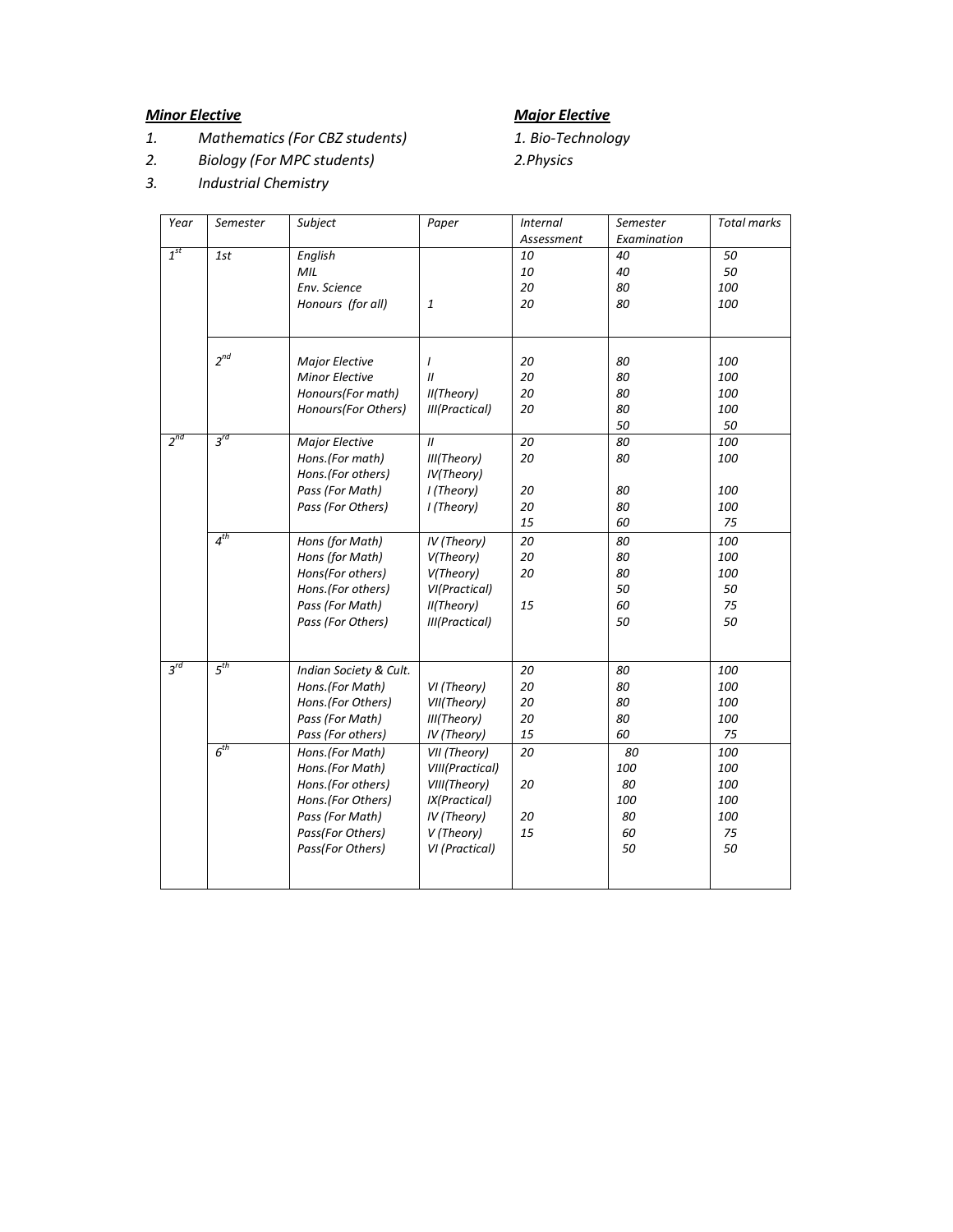#### *+3 ARTS STREAM*

*The College imparts three year degree course in Arts with History, Economics, Political Science, English, Odia, Hindi & Telugu Honours. A candidate has to choose one Honours subject among the mentioned subjects which carries 800 marks. In addition to the Honours subject, he/she has to choose two elective subjects carrying 200 marks each. The Compulsory subjects are English carrying 200 marks. MIL carrying 200 marks, Environmental Science carrying 100 marks and Indian Society and Culture carrying 100 marks.*

*A student has to choose two subjects as elective from among Indian Economy, Indian Polity and Landmark in Indian History. An Economics Honours student cannot take I.E. as elective. A Political Science Honours student cannot take I.P. as elective. A History Honours students cannot take L.M.I.H. as elective subject.*

*Out of Odia, Telugu, Hindi and Alternative English, one subject has to be taken as MIL.*

*The details of the course structure and marks distribution is given in the next page.*

#### *ARTS STREAM*

#### *COURSES STRUCTURE*

| <b>Compulsory Subjects</b>    | <b>Elective Subjects</b>      | <b>Honours Subjects</b> |
|-------------------------------|-------------------------------|-------------------------|
| 1.English                     | 1.Indian Economy              | 1. History              |
| $2.$ <i>MIL</i>               | 2. Indian Polity              | 2. Economics            |
| (a) Odia                      | 3. Landmark in Indian History | 3. Political Science    |
| (b) Hindi                     |                               | 4.English               |
| (c) Telugu                    |                               | 5. Odia                 |
| (d)Alternative English        |                               | 6. Hindi                |
| 3. Environmental Studies      |                               | 7.Telugu                |
| 4. Indian Society and Culture |                               |                         |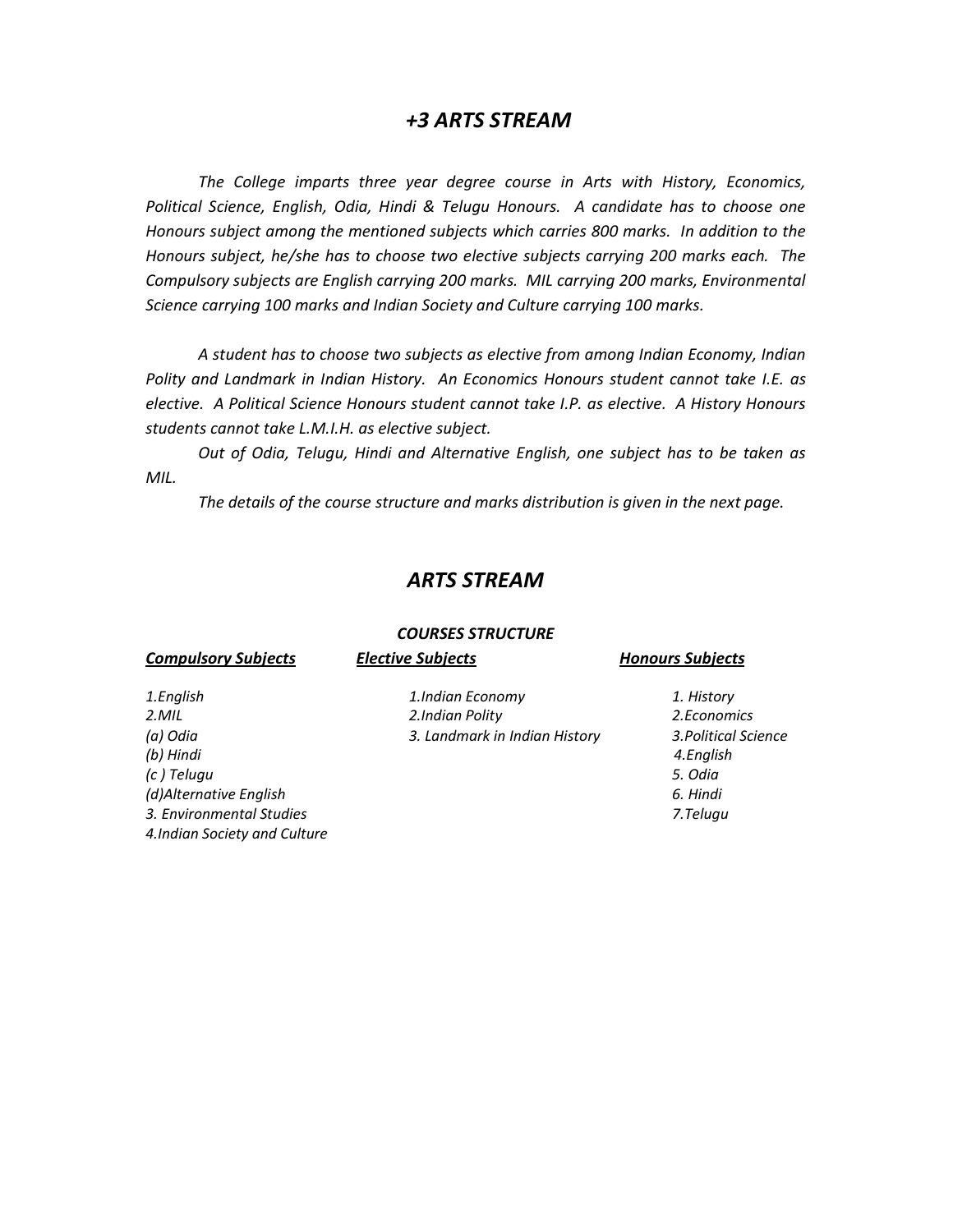| Year     | Semester            | Subject               | Paper             | <i>Internal</i> | Semester    | <b>Total</b> |
|----------|---------------------|-----------------------|-------------------|-----------------|-------------|--------------|
|          |                     |                       |                   | Assessment      | Examination | marks        |
| $1^{st}$ | 1 <sup>st</sup>     | English               | I                 | 20              | 80          | 100          |
|          |                     | MIL                   |                   | 20              | 80          | 100          |
|          |                     | <b>Honours</b>        |                   | 20              | 80          | 100          |
|          | $2^{nd}$            | Elective A            | $\overline{I}$    | 20              | 80          | 100          |
|          |                     | Elective B            |                   | 20              | 80          | 100          |
|          |                     | <b>Honours</b>        | $\prime$          | 20              | 80          | 100          |
|          |                     |                       |                   |                 |             |              |
| $2^{nd}$ | $3^{\overline{rd}}$ | Elective A            | $\mathcal{U}$     | 20              | 80          | 100          |
|          |                     | Elective B            | $^{\prime\prime}$ | 20              | 80          | 100          |
|          |                     | <b>Honours</b>        | III               | 20              | 80          | 100          |
|          | $4^{th}$            | <b>Indian Society</b> |                   | 20              | 80          | 100          |
|          |                     | & Culture             |                   |                 |             |              |
|          |                     | Env. Studies          |                   | 20              | 80          | 100          |
|          |                     | <b>Honours</b>        | IV                | 20              | 80          | 100          |
| $3^{rd}$ | 5 <sup>th</sup>     | English               | 11                | 20              | 80          | 100          |
|          |                     | <b>Honours</b>        | v                 | 20              | 80          | 100          |
|          |                     | <b>Honours</b>        | VI                | 20              | 80          | 100          |
|          | 6 <sup>th</sup>     | MIL                   | $\boldsymbol{H}$  | 20              | 80          | 100          |
|          |                     | <b>Honours</b>        | VII               | 20              | 80          | 100          |
|          |                     | Hons.(Except          | VIII              | 20              | 80          | 100          |
|          |                     | Eco)                  | VIII              |                 |             |              |
|          |                     | Eco.Hons.             |                   | 12              | 48          | 60           |
|          |                     | i.Theory              |                   |                 | 40          | 60           |
|          |                     | ii. Practical         |                   |                 |             |              |